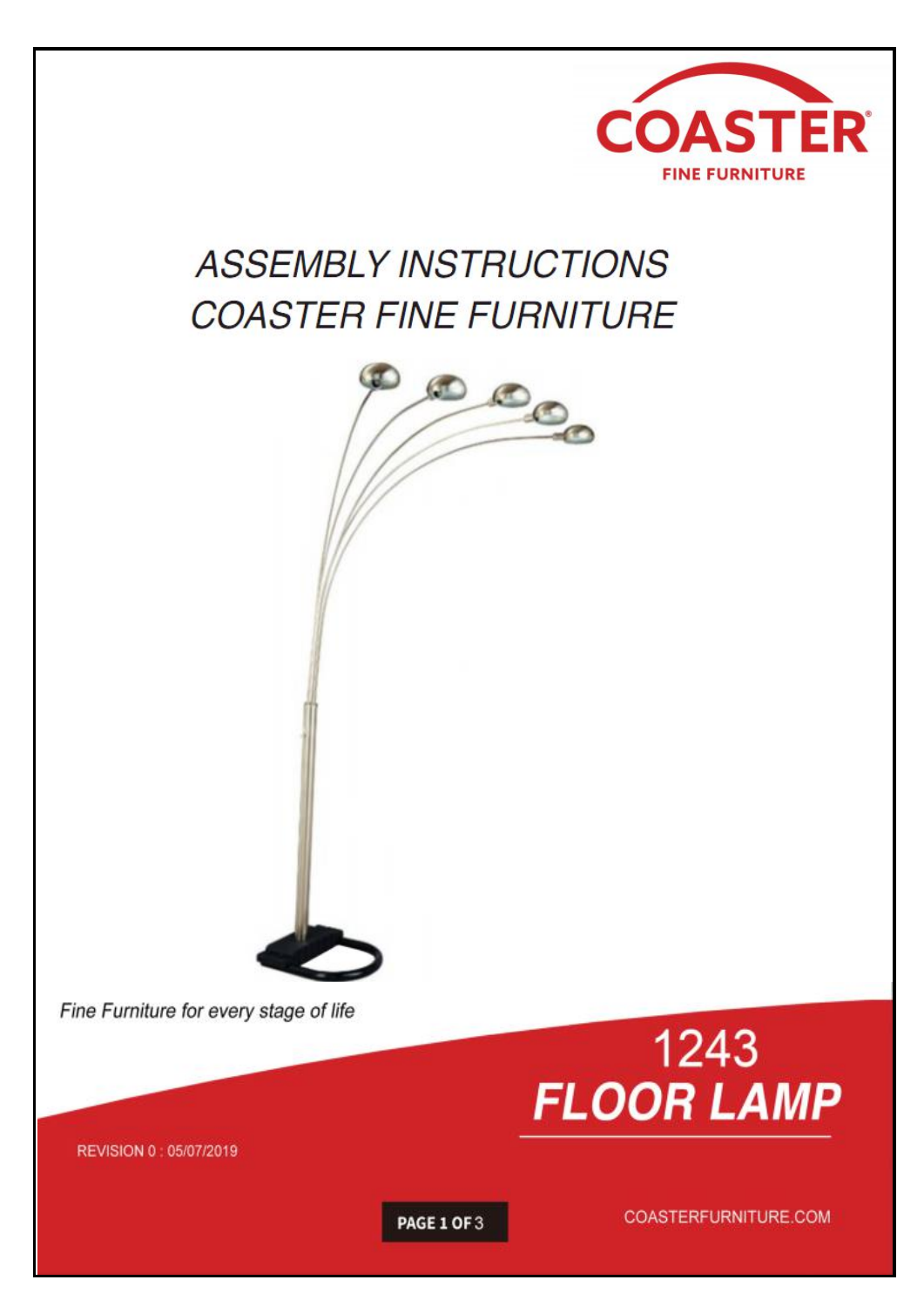## ITEM **:1243**

### **Assembly Instructions**

#### **ASSEMBLY TIPS:**

- 1. Remove hardware from box and sort by size.
- 2. Please check to see that all hardware and parts are present prior to start of assembly.
- 3. Please follow attached instructions in the same sequence as numbered to assure fast & easy assembly.

#### **Warning!**

1. Don't attempt to repair or modify parts that are broken or defective. Please contact the store immediate

2. This product is for home use only and not intended for commercial establishments.

### **PARTS IDENTIFICATION**

|             | NO DESCRIPTION     | <b>FIGURE</b>        | Q,TY               |             | Z HARDWARE PACKAGE                          |                                 |              |
|-------------|--------------------|----------------------|--------------------|-------------|---------------------------------------------|---------------------------------|--------------|
| A           | <b>BASE</b>        |                      | 1 PC               | $\mathbf 1$ | <b>NO DESCRIPTION</b><br><b>FLAT WASHER</b> | <b>FIGURE</b><br>$\circledcirc$ | Q,TY<br>1 PC |
| B           | <b>POLE</b>        |                      | 1 PC               |             | 2 SPRING WASHER                             | 0                               | 1 PC         |
|             |                    |                      |                    | 3           | <b>NUT</b>                                  | S                               | 1 PC         |
| $\mathbf c$ | <b>LEVER ARMS</b>  |                      | 1 SET              | 4           | <b>WRENCH</b>                               | $5 - 6$                         | 1 PC         |
|             |                    |                      |                    | 5           | <b>SCREW</b>                                | <b>SHID-</b>                    | 1 PC         |
| D           | <b>LAMP SHADE</b>  |                      | 5 PCS              |             | 6 HOLLOW SCREW                              | <b>COMMENT</b>                  | 1 PC         |
| Е           | <b>LIGHT BULB</b>  |                      | 5 PCS              |             |                                             |                                 |              |
| F           | <b>SOCKET RING</b> | 0                    | 5 PCS              |             |                                             |                                 |              |
|             |                    |                      |                    |             |                                             |                                 |              |
|             |                    |                      |                    |             |                                             |                                 |              |
|             |                    |                      | <b>PAGE 2 OF 3</b> |             |                                             |                                 |              |
|             |                    | COASTERFURNITUER.COM |                    |             |                                             |                                 |              |

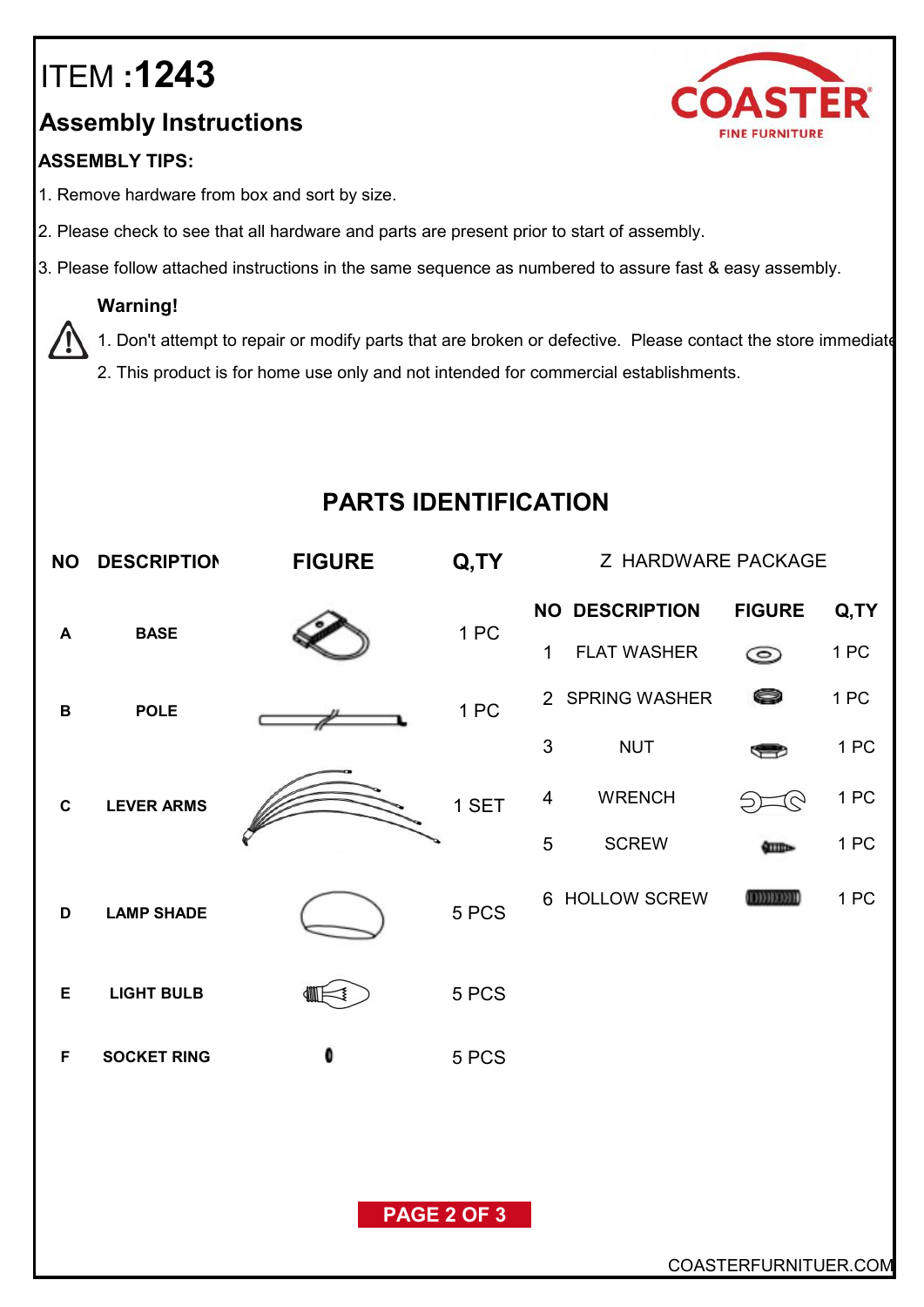## ITEM :**1243**

**Assembly Instructions STEP1 STEP2**





**STEP3 STEP4**





As a safety feature, and to reduce the risk of electric shock, this portable lamp includes a polarized plug (one blade is wider than the other). The plug will fit into a polarized outlet in a single direction only. If the plug does not fit fully in the outlet, reverse the plug and try again.

If it still does not fit, contact a qualified electrician. DO NOT use with an extension cord unless, can be fully inserted. DO NOT alter the plug.

FLOOR LAMP: TYPE A INCANDESCENT LAMP BULB 40W

PAGE 3 OF 3

COASTERFURNITUER.COM